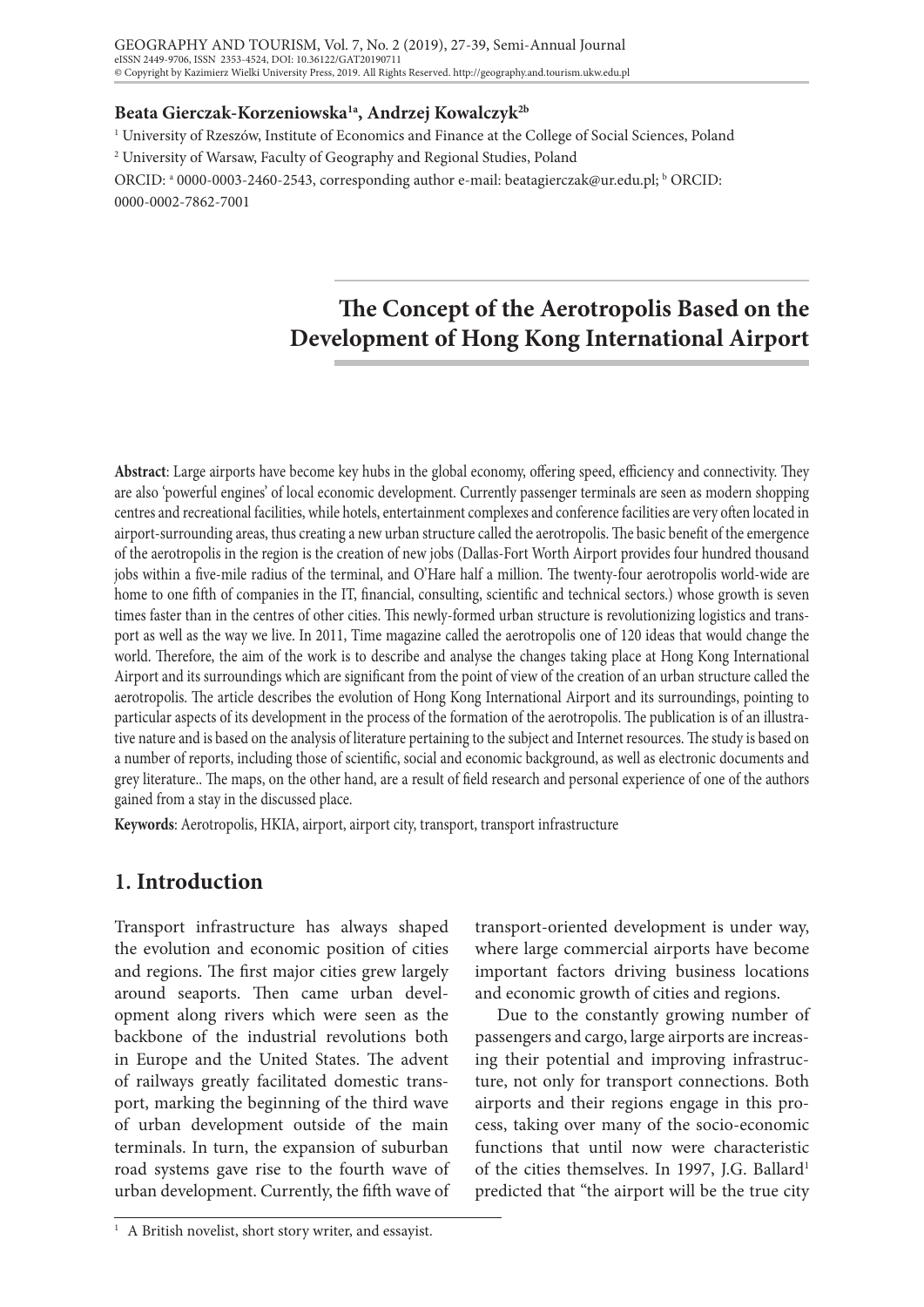of the 21<sup>st</sup> century". His thesis is confirmed by John Kasarda, an American management consultant and scientist, who shows politicians and business leaders how Ballard's forecasts are to be fulfilled. By characterizing the aerotropolis, i.e. the structure resulting from the development of the airport and its surroundings, he emphasizes the synergy effect consisting in the multiplication of benefits by combining various functions related to the airport directly or indirectly. As Kasarda (2010) states, in the process of their development, airport-related areas attract new functions unrelated directly to aviation, but rather to the companies associated with it. As a consequence, airport-related areas attract features traditionally reserved for city centres, such as leisure, recreation, culture or entertainment.

The emergence of tourism in a particular region and is subsequent dynamic development was an important impulse for the emergence of the aerotropolis, and thus the development of the network of air connections and modernization of existing airports (Turton, 2004; Chung and Whang 2011; Rogerson and Rogerson, 2017). The development of tourist infrastructure for leisure and entertainment, located near the airport, in a sense refers to the book called *Fantasy City*, where Hanningan (1998) shows how American cities, looking for new opportunities for themselves in post-industrial economy, transform into the places of entertainment, rest and adventure.

The aerotropolis provides companies with fast, long-distance access, helps them reduce costs, increase productivity and expand market reach, making them more competitive and participate more effectively in the international division of labour. Metropolitan and regional trade in high-value goods and services is accelerated by airlines which function as the Physical Internet. This can be attributed mainly to the universal globalization, internationalization and striving to integrate individual economic systems.

However, the positive development of the aerotropolis will require a combination of airport, urban and business planning in a synergistic manner, so that the development can be economically efficient, aesthetic as well as environmentally and socially sustainable. A question arises whether it is feasible. The ongoing discussion concerning the idea of aerotropolis is not free of sceptical opinions. Increasingly, it is assumed that in addition to fulfilling its basic function, that is movement, air transport should, among other things, be organised in line with the idea of sustainable development. This means that fulfilling ever-growing transport needs of humans may not increase pressure on the natural environment (Trzepacz, 2010). Gudmundsson and Höjer (1996) and Upham (2001) even use the term 'sustainable mobility,' referring to the European Commission programmes which seek ways to reconcile the interests of the natural environment with those of transport users. With regard to air transport, the authors cited above note that it has, above all, the greatest difficulty implementing one of the basic principles of sustainable development, i.e. preservation of natural resources for future generations. In addition, in numerous works (Beck et. al. 1992; Jones et. al., 1996; Brasseur et. al., 1998; Vedantham and Oppenheimer, 1998; Unal et. al., 2005) attention is drawn to noise as a source of negative effects of the development of airport functions and to pollution resulting from the development of air transport.

Many researchers ask whether the aerotropolis will serve people or just business. There are voices arguing it will comprise a city model driven by a combination of business imperatives and state control, with a high level of security which suits airports. Individuality and identity will disappear under dictatorship of speed. Other remarks include the fact that, for example, an airport shopping centre does not really resemble the city market, because everything is preprogrammed, with limited spontaneity and initiative.

The main purpose of the article is the description and analysis of changes taking place at Hong Kong International Airport and its vicinity, important from the point of view of the formation of the urban structure called the aerotropolis. A complementary objective includes providing the background and elaboration on the concept of the aerotropolis. Therefore, the following research tasks were assumed, namely to collect and prioritise chronologically relevant issues related to the terminology of the aerotropolis and its origins and to identify the most significant socio-eco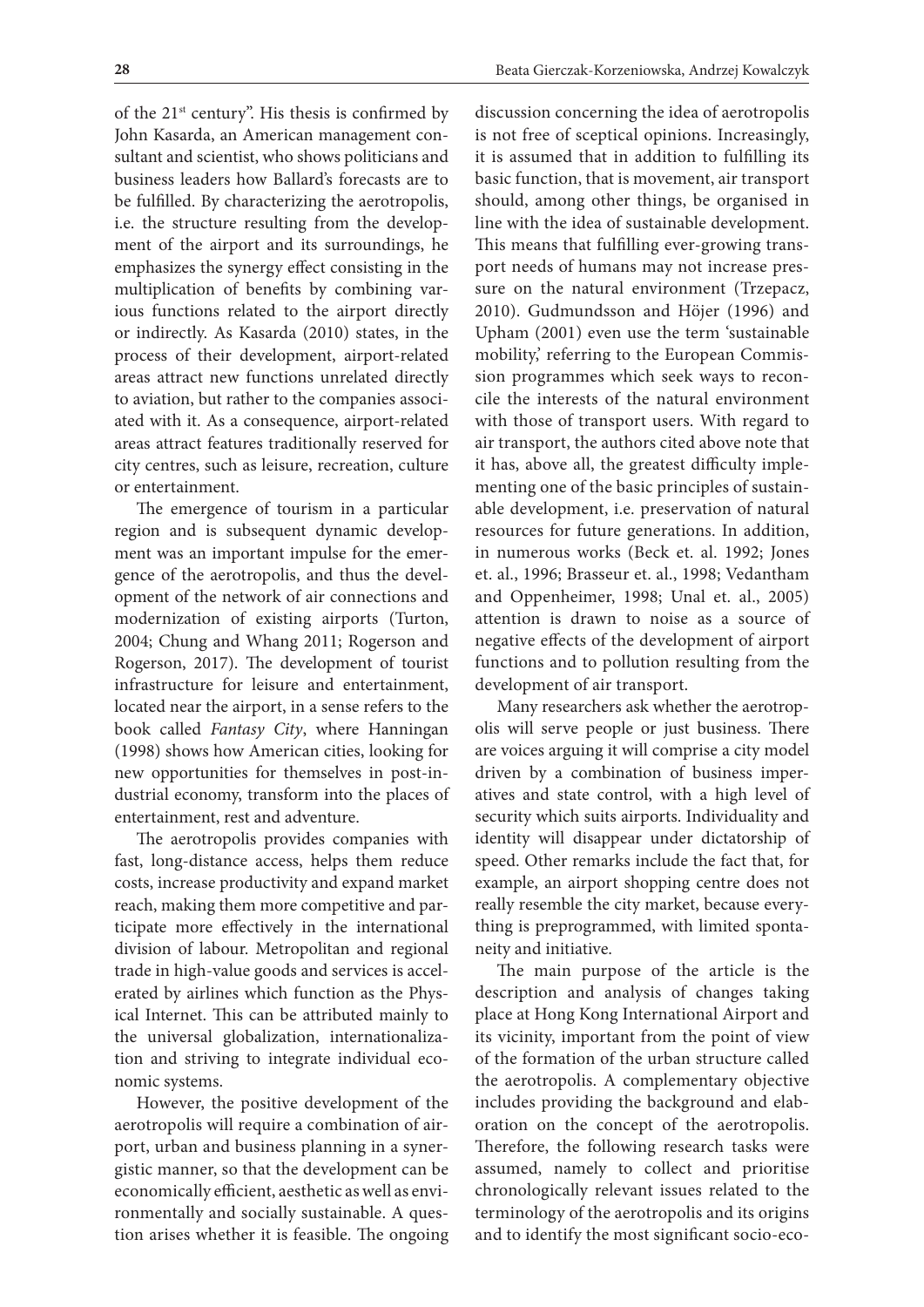nomic events and developments in the area, indicating the stages in the development of this structure on the basis of Hong Kong International Airport.

#### **2. Aerotropolis – the genesis and essence of the concept**

The term aerotropolis was first used in 1939 by New York commercial artist Nicholas DeSantis, who presented an imaginary drawing of a skyscraper rooftop airport in the city centre in the November issue of a popular magazine (DeSantis, 1939). Even then, "visualized" desire to integrate the airport with the city was noticeable, although that trend had been developing since the beginning of the development of civil aviation. Airport designers tried to integrate the airport with the surrounding city productively and use the facility as a springboard for the development of communities around the airport. In the 1920s and 1930s, European architects even suggested connecting the airport to the existing types of buildings, including amusement parks, exhibition halls and train stations.

Years later, John D. Kasarda returned to that idea while analysing economic development driven by the presence of large airports (Kasarda 2000a). Kasarda (2010) proposed the definition of the aerotropolis as a model for the next stage in the development of airport-surrounding areas, when new investments related to the airport directly or indirectly appear around the airport city. Kasarda believes that like the traditional metropolitan model consisting of a centrally located downtown called the city and ring-shaped satellite areas and suburbs, the aerotropolis consists of the airport, called the airport city, connected with the surrounding areas by transport corridors, and parallelly located different functional areas within the distance of 30 km, including companies related to aviation industry, passenger services, office buildings, and even housing estates orientated towards airport employees and frequent air travellers (Stangel, 2014).

From a geographical perspective, the main feature making the airport city and aerotropolis relate to different situations is their spatial extent and the diversity of functions. Using a systemic approach, it can be assumed that the concept of the airport city describes situations where the airport is, by far, the most important component of the system and plays a leading role (it is the core of spatial and functional layout which has developed around it). The aerotropolis, on the other hand, covers a much larger area, which shows a growing functional diversity over time, meaning that the leading role of the airport is gradually weakening. Undoubtedly, it is still a very important element of the system, but other subsystems start to function more and more independently. Thus, in terms of time, the airport is undoubtedly the causative factor of the process of spatial and functional changes (its role can be compared to the growth pole in accordance with F. Perroux's theory), but in further phases of the process some elements of the system may operate irrespectively of its existence. In other words, in case of the aerotropolis, the role of the airport in stimulating development begins to be indirect ("discreet"), whereas in cases corresponding to the concept of the airport city, its role is still leading.

It should be remembered that the aerotropolis is not formed naturally and spontaneously with the existing urban fabric, as it is a largely artificial creation which must be designed and implemented.

The aerotropolis is, therefore, a new structure of the city based on the airport and integrated ground transport to quickly connect customers, suppliers and corporate partners. Essentially, the aerotropolis is a city focused on efficiency and accessibility for businesses (DiNardo, 2013), whose infrastructure, land use and economy are focused primarily on the airport. It consists of aeronautical, logistical and commercial elements of the airport. The following facilities are also built in such areas: thematic parks, entertainment centres, sports facilities, exhibition grounds and golf courses. Everything is created on the basis of the common conviction that in the  $21<sup>st</sup>$  century, above all, efficient, large, well-connected airports are of great importance for development and regional prosperity. The main value of the aerotropolis lies in the fact that it offers companies fast connectivity on a huge scale. It is of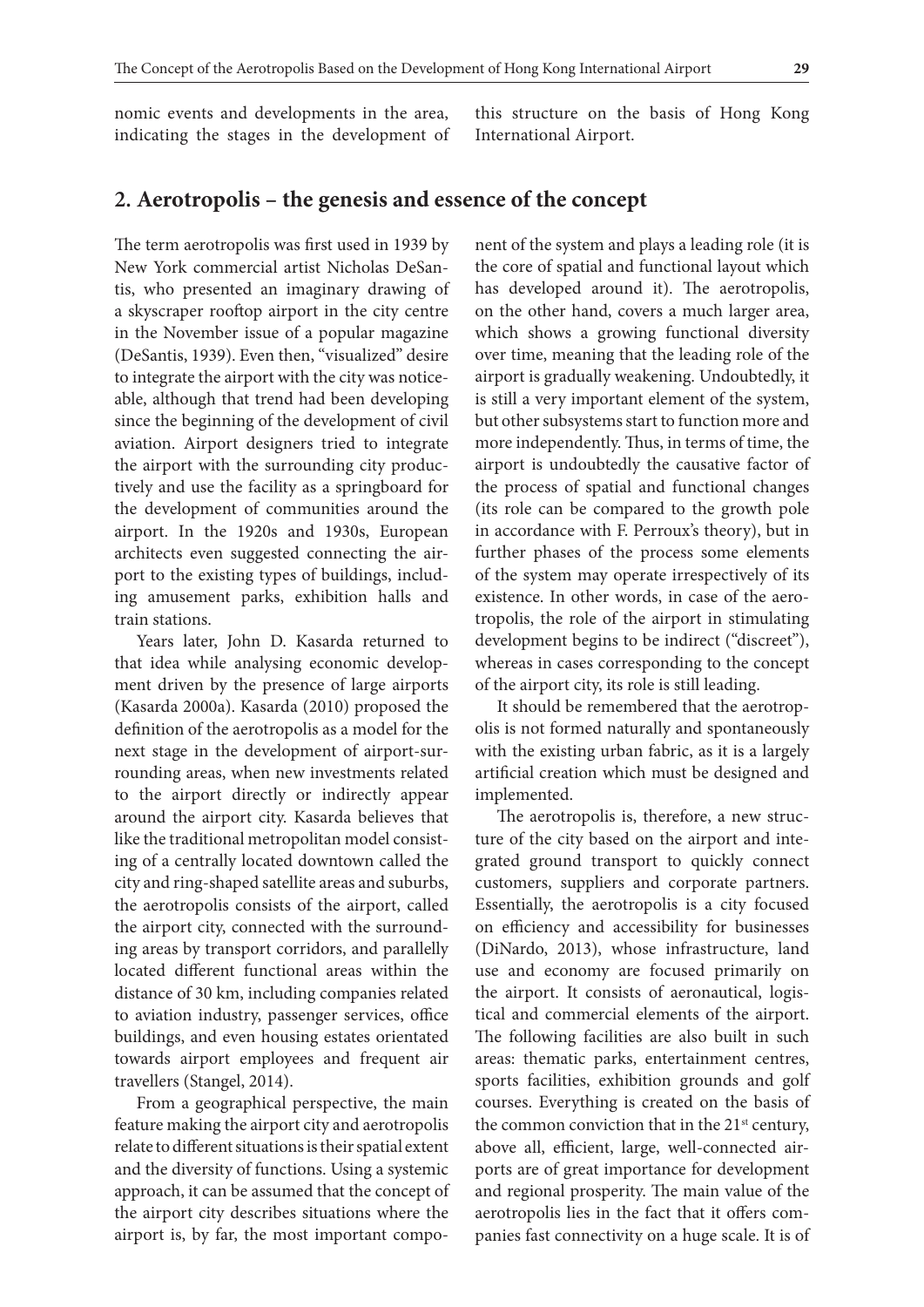great importance as those companies operate in the sectors of advanced technologies and business services.

Kasarda and Lindsay (2011), authors of the book called *Aerotropolis. The way we'll live next* claim that as in the 18<sup>th</sup> century cities were built around ports, in the19<sup>th</sup> century around railway stations, and in the 20<sup>th</sup> at the motorways, the  $21^{st}$  century will belong to the cities concentrated at the airports<sup>2</sup>. They believe that "aviation cities" are new types of settlement which represent the logic of globalization<sup>3</sup>. The level of transport technology defines the city in an absolute way; transport always determines the shape and appearance of the city. In

one of his interviews, Lindsay says: "Not every great city will be an aerotropolis, but those cities which are an aerotropolis will be great ones"4 . In the aerotropolis, Abstract economic flows materialize in the form of a new urbanization, and the elusive and changing streams of capital reveal their efficient possibilities in the cities of the future. Their domain are Asian countries including China, India and Saudi Arabia. This form of rhetoric is a sign of certain buzz which accompanies the promotion of new ideas on the free market of ideas, and although it is not completely new, it must be admitted that it has a strong persuasive force (McKinley, 1993).

### **3. The development process of Hong Kong International Airport**

Hong Kong International Airport may serve as an example illustrating the validity of the assumptions underlying the aerotropolis concept and spatial as well as socio-economic processes taking place at the neighbouring Lantau Island. Kasarda made reference to Hong Kong International Airport and Lantau Island early on, in his first texts concerning the concept of aerotropolis (Kasarda, 2000a, 2000b, 2010).

When the concept of the aerotropolis refers to the transformation of geographical space and socio-economic changes related to Hong Kong International Airport, it should be initially noted that the spatial and functional system in the northern part of Lantau Island (Fig. 1) consists of four basic subsystems covering larger areas:

- − Hong Kong International Airport;
- − the city of Tung Chung (also known as Tung Chung New Town);
- − Hong Kong Disneyland Resort;
- − Ngon Ping 360; as well as two subsystems of a linear nature:
- − road and rail subsystem consisting of North Lantau Highway motorway (12.8-km-long

stretch which forms part of Route 8 motorway) and express lines called the Airport Express and the Tung Chung Line,

− the Lantau Link which is 3.5 km long consists of bridges and road and railway viaducts connecting Lantau Island (through the island of Ma Wan) with the island of Tsing Yi; the Lantau Link connects the road and rail infrastructure of the island of Lantau with Tsing Yi, which has several connections to the mainland.

Most of the investments mentioned refer to the strategic plan known as "Port and Airport Development", which was initially drawn up by the British colony authorities in Hong Kong in the early 1980s. It consisted of four key parts: (1) a plan to build a new airport (Airport Core Programme, ACP) in the north of Lantau Island, (2) a plan to build container terminals at Kwai Chung, Stonecutters Island and Tsing Yi Island, and in the eastern part of Lantau Island (the intention was later abandoned), (3) expansion and modernization of the railway network, as well as (4) expansion and modernization of the motorway and expressway network (Airport Core Programme, 2017).

<sup>2</sup> Aerotropolis: an interview with Greg Lindsay (http://www.bldgblog.com/2011/03/aerotropolis-an-interview-with-greg-lindsay/, accessed: 10.01.2017).

<sup>&</sup>lt;sup>3</sup> The phenomenon of globalization is correlated with the similarity of global Airport Cites and Aerotropoli in naming and signage systems as well as symbols being universal and legible for all people regardless of their country of origin and cultural diversity.

<sup>4</sup> Aerotropolis: an interview with Greg Lindsay (http://www.bldgblog.com/2011/03/aerotropolis-an-interview-with-greg-lindsay/, accessed: 10.01.2017).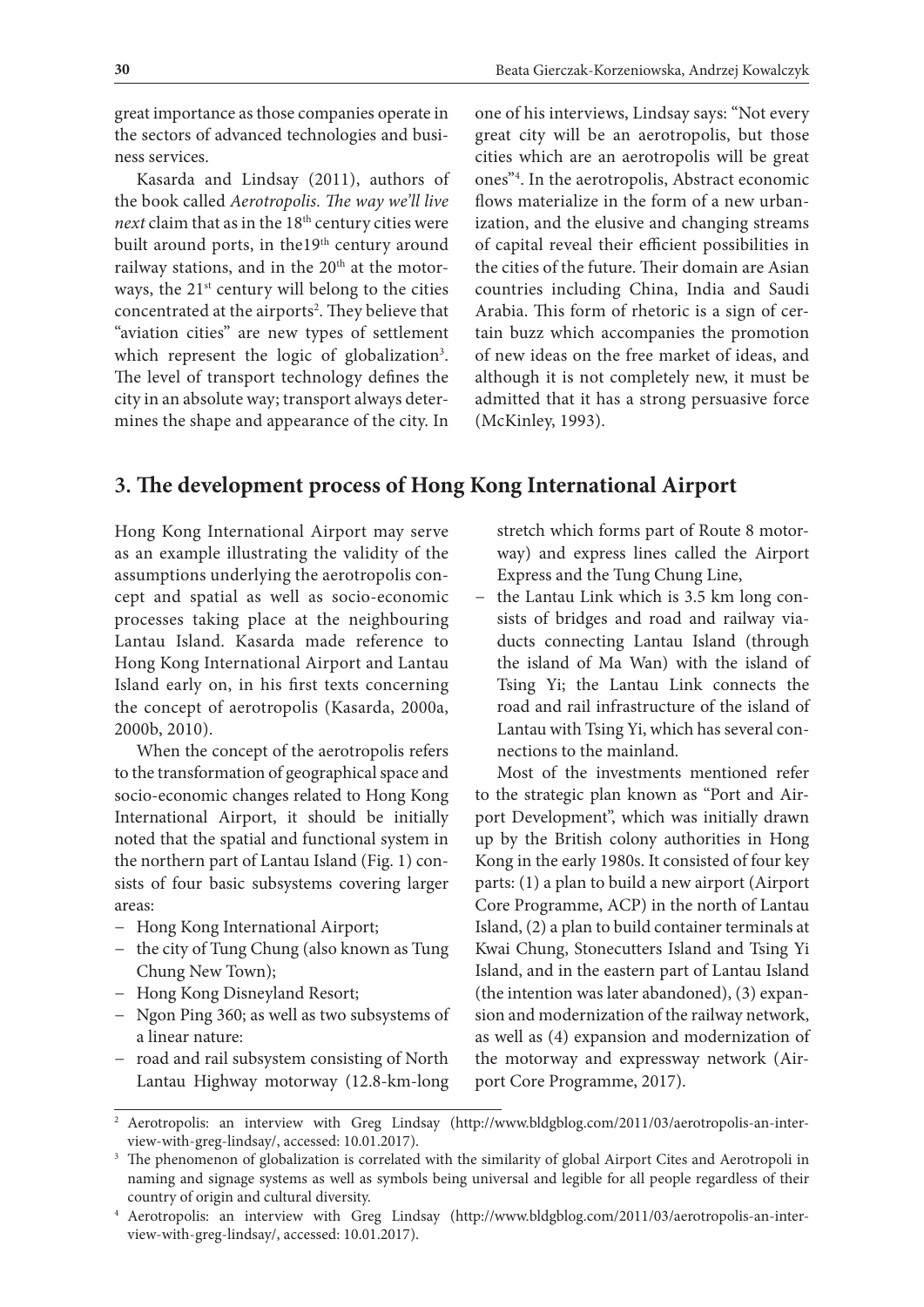

**Figure 1**. Lantau Island (Source: A. Kowalczyk's own elaboration)

A special place in the Port and Airport Development Strategy plan was occupied by the section called Airport Core Program, whose most important investment was to build an international airport from scratch, which would allow closing of the existing Kai Tak Airport located in a densely populated part of the city of Kowloon, one of the two largest urban centres of Hong Kong.

The dynamic development of Hong Kong meant that in the 1970s the matter of transferring the airport beyond the densely built-up areas became relevant again. After taking into account numerous factors, it was assumed that the new airport would be built in the region where Chek Lap Kok island formed a significant part, near the northern coast of Lantau Island (next to Tung Chung). However, in 1983, for political reasons (the issue of the transfer of Hong Kong to the People's Republic of China) and economic reasons, the work on the plan of the new airport was discontinued and the idea was abandoned until 1989. After many months of negotiations between the government of the United Kingdom and the People's Republic of China (which was to return to China in 1997), in September 1991

an agreement was signed which provided for the new airport to be put into operation within eight years.

According to the adopted assumptions, the Airport Core Program consisted of 10 large investments:

- (1) an international airport called Hong Kong International Airport, which was to be built in between 1991 and 1997;
- (2) railway infrastructure which was to connect the airport with Kowloon and Victoria; it was to consist of the Airport Express rail and a new urban railway line called Tung Chung Line; both were to be part of the Mass Transit Railway Corporation (MTR), established in 1975;
- (3) the Lantau Link roadway, which consisted of road and rail bridges linking Lantau, Ma Wan and Tsing Yi islands (Kap Shui Mun Bridge and Tsing Ma Bridge);
- (4) the Western Harbour Crossing, a tunnel under Victoria Harbour, which was to form part of Route 3 motorway;
- (5) the North Lantau Expressway, a 6-lane motorway between Tung Chung and bridges linking Lantau with the rest of Hong Kong (Lantau Link);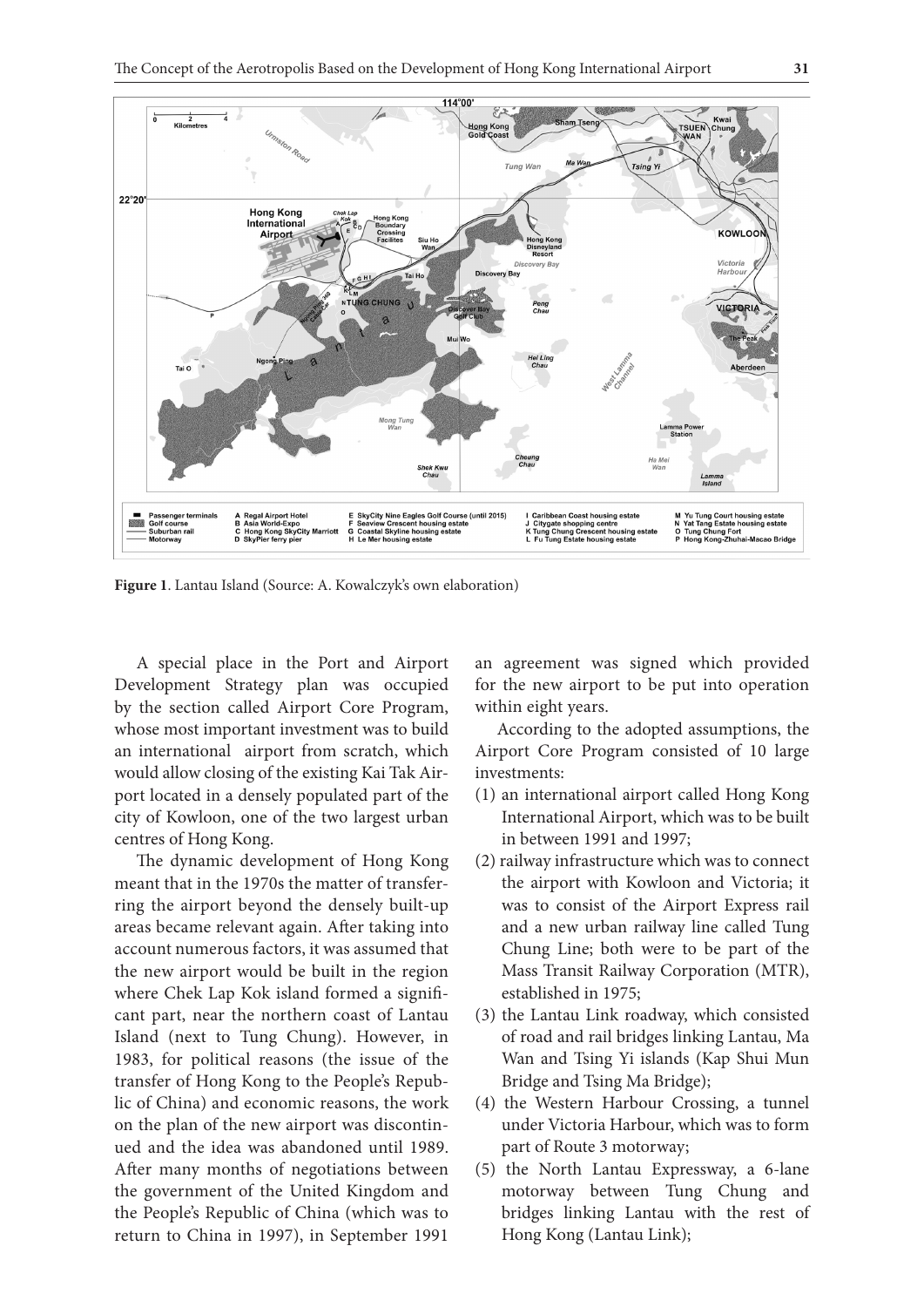- Beata Gierczak-Korzeniowska, Andrzej Kowalczyk
- (6) sections of Route 3 in Kwai Chung (3 km) and Tsing Yi Island (2.1 km), which was to connect Lantau Link with West Kowloon Expressway;
- (7) a 6-lane West Kowloon Highway (4.2 km), which was to be built on reclaimed areas;
- (8) engineering works involving the acquisition of new areas (as a result of draining or backfilling of coastal waters) on the western side of the Kowloon Peninsula (then the area occupied by the peninsula was to increase by 30%);
- (9) 20 ha of land reclaimed from the sea in the vicinity of the Central District in the downtown part of Victoria, where an Airport Railway station was to be constructed;
- (10) Phase I of the construction of North Lantau New Town, which was to include the town of Tung Chung and the adjacent areas; as part of these activities, apartments for 18.000 people were to be built; the 'new town' was conceived as a residence for people (and their families) employed at the new airport (and its accompanying facilities), as well as a gateway for visitors to Hong Kong (Airport Core Programme,  $2017)^5$ .

It should be recalled that in 2018, Hong Kong International Airport ranked 8<sup>th</sup> for passenger traffic among the largest airports in the world (74.517.402 passengers, List of busiest airports by passenger traffic, 2019) and 1<sup>st</sup> (in 2017) for cargo transshipment (5.049.898 tonnes, List of busiest airports by cargo traffic, 2019). Thus, it belongs to the largest airports in the world. The importance of Hong Kong International Airport, not only for Hong Kong but also for mainland China, may be supported by the fact that it provides 550 connections with more than 110 cities already located in the People's Republic of China (Fact sheets, Hong Kong International Airport, 2019). The intensity of air traffic at Hong Kong International Airport can be proved by the fact that in 2018 at peak hours the number of flights per hour reached 68. At that time the airport apron provided 105 parking places for passenger planes,

43 for cargo planes and 33 for aircraft under maintaintenance or parked for a long period (Fact sheets, Hong Kong International Airport, 2019).

As mentioned, in 1982 the preparation of the urban development plan for the new international airport was commenced, and one year later the work was already terminated. In 1987 the planning phase of the new airport started, and in 1990 the Provisional Airport Authority Hong Kong was formed, which was transformed into the Airport Authority of Hong Kong in 1995 (Wong, 2017).

The construction of Hong Kong International Airport began in 1991. According to the previously prepared plan, the airport was to be built on the area covering the small islands of Chek Lap Kok (3.02 square kilometres) and Lam Chau (0.08 square kilometres) and reclaimed areas (9.38 square kilometres), which gave a total area of 12.48 square kilometres (Hong Kong International Airport, 2017)<sup>6</sup>. While the construction of the airport continued, a reclamation project along the northern coast of Lantau was under way. It was aimed at creating new land from the sea to build communication routes connecting the airport with the rest of Hong Kong: the North Lantau Highway, the Airport Express rail and the Tung Chung Line (MTR) line. The North Lantau Highway was built first in 1997 (Siu Ho Wan, 2017).

Hong Kong International Airport was opened at the beginning of July 1998. The main part of the airport consisted of two parallel runways (3800 m x 60 m) of Category II and IIIA and Terminal 1, with an area of 570.000 square meters. At the same time, the Airport Express rail link began service (the Tung Chung Line reaching the centre of Tung Chung started operating in June) (Siu Ho Wan, 2017). Putting the airport into service did not mean the investment works in its immediate vicinity were terminated. Already at the beginning of 1999, a 5-star hotel belonging to Regal Hotels International group was opened north of the passenger terminal (http://www.hotelonline. com/News). The Regal Airport Hotel with 1171

<sup>5</sup> In Polish geographical literature on the subject, mention of the idea of 'new cities' in Hong Kong appeared in a publication in 2006.

<sup>6</sup> According to official data, in 2018, Hong Kong International Airport occupied an area of 12.55 square kilometres (Fact sheets, Hong Kong International Airport, 2019).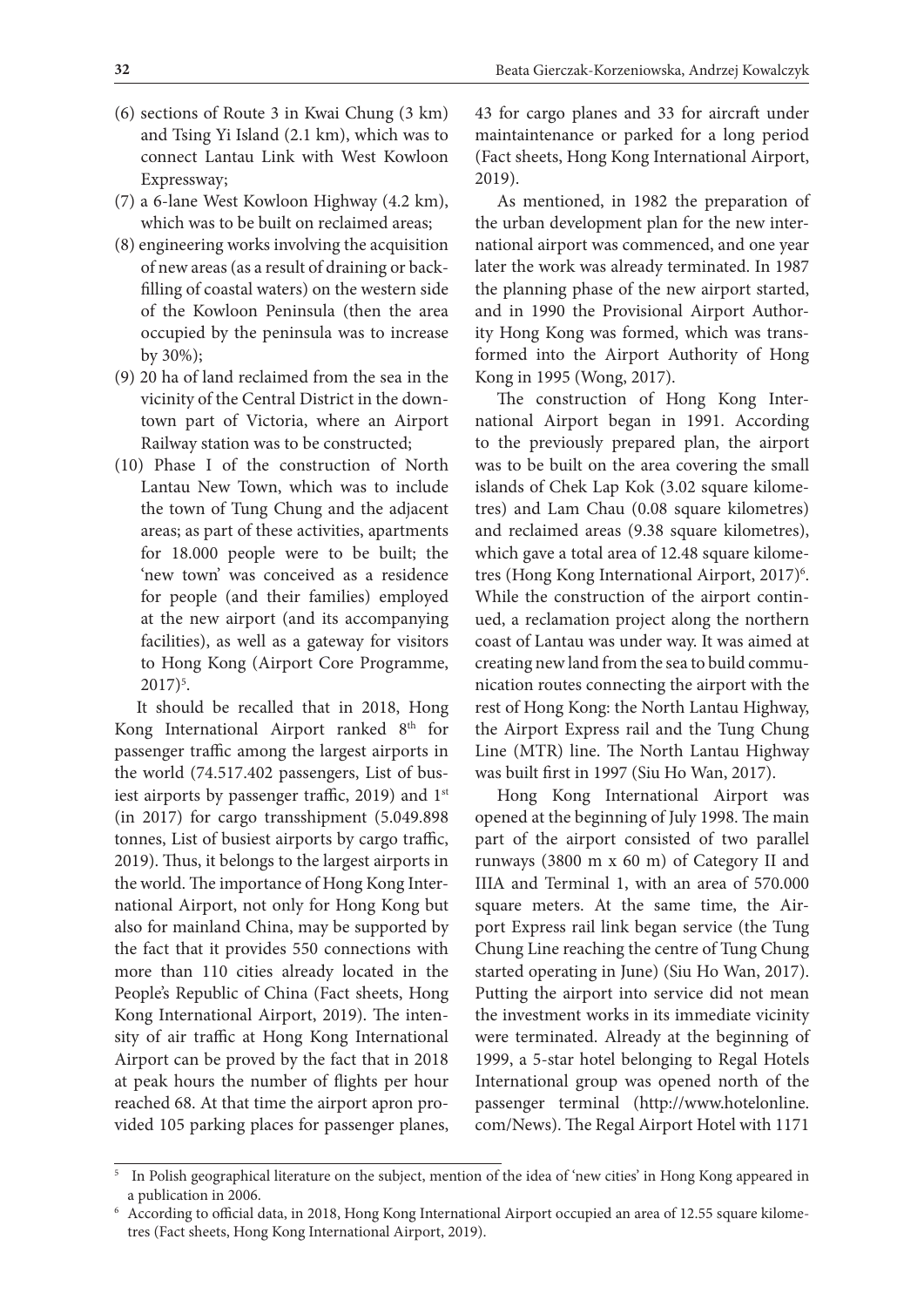rooms (https://www.regalhotel.com), became not only the largest transit hotel in Hong Kong, but also one of the largest hotels in this territory.

However, the opening of the aforementioned hotel was not synonymous with the completion of the expansion of the infrastructure comprising Hong Kong International Airport. Already in 2001, the Hong Kong Airport Authority prepared Master Plan 2020 (Hong Kong 2030 planning vision and strategy. Final report, 2007). According to this development plan, in the following years, a number of investments was to be put into use in the middle of the decade.

Opened in December 2005, AsiaWorld-Expo convention and exhibition centre was one of the two convention centres (along with Hong Kong Convention and Exhibition Centre located in Wan Chai area in Victoria) in Hong Kong. The 10-storey building has over 70.000 square metres of space, including AsiaWorld-Arena, Hong Kong's biggest multifunctional entertainment arena (14.000 seats) and conference venues including AsianWorld-Summit (the largest in Hong Kong), able to seat from 700 to 5000 people depending on needs, as well as Runway 11, designed for 500 to 3800 people. It is worth mentioning that it is owned by Hong Kong SAR Government, and operated by AsiaWorld-Expo Management Ltd., which means that AsiaWorld Expo can be considered an example of an initiative consistent with the concept of public-private partnership (Asia-World-Expo, 2017).

With the constantly growing passenger and cargo traffic at Hong Kong International Airport, in December 2006, the Airport Authority of Hong Kong prepared a forecast anticipating servicing nearly 80 million passengers and handling 8 million tonnes of goods, as well as the implementation of 490.000 flight operations in 2025. The forecast made it clear that it was necessary to build the third runway to face such aircraft movements (The three-runway system of Hong Kong International Airport, 2016).

In February 2007 the construction of new Terminal 2 was completed. At the same time, the adjacent SkyPlaza office, commercial and service centre (38.000 square metres of retail space and 30.000 square metres of office space) was opened, totalling 140.000 square metres (Table 1) (Hong Kong International Airport HKG/VHHH, 2017). Although Terminal 2 was much smaller than Terminal 1, it contained facilities rarely seen at airports, such as the IMAX (UA IMAX Theater@Airport), the Dream Come True Education Park and Green-Live Air. In addition, in the vicinity of the terminal there are parking spaces for 36 coaches (in total there are approximately 3200 parking spaces near both terminals) (Fact sheets Hong Kong International Airport, 2019).

In September 2007, SkyCity Nine Eagles Golf Course (a 9-hole course) was officially opened between T erminal 2 and Asia World-Expo (https://www.golfinhongkong.com/). Subsequently, in March 2008 a decision was made to build an air cargo terminal (246.000 square

| Selected facilities              | Terminal 1<br>built/opened in 1998          | Terminal 2<br>built/opened in 2007         |  |
|----------------------------------|---------------------------------------------|--------------------------------------------|--|
| Area                             | 570 000 $m2$                                | 140 000 $m2$                               |  |
| Passenger check-in counters      | 321                                         | 56 (eventually 112)                        |  |
| Seats in the unrestricted area   | 11700                                       | 500                                        |  |
| Seats in the dining area         | 1200                                        | 400                                        |  |
| Lifts in the unrestricted area   | 115                                         | 32                                         |  |
| Toilets in the unrestricted area | 51                                          | 9                                          |  |
| Nursing rooms                    | 18                                          | 5                                          |  |
| Shops                            | $+240$ (mainly in the restrict-<br>ed area) | +80 (mainly in the unre-<br>stricted area) |  |
| Restaurants                      | $+60$                                       | ca <sub>30</sub>                           |  |

**Table 1**. Basic data about the facilities and services provided for passengers at Hong Kong International Airport in the spring of 2017 (Source: own elaboration based on Fact sheets, Hong Kong International Airport, 2017)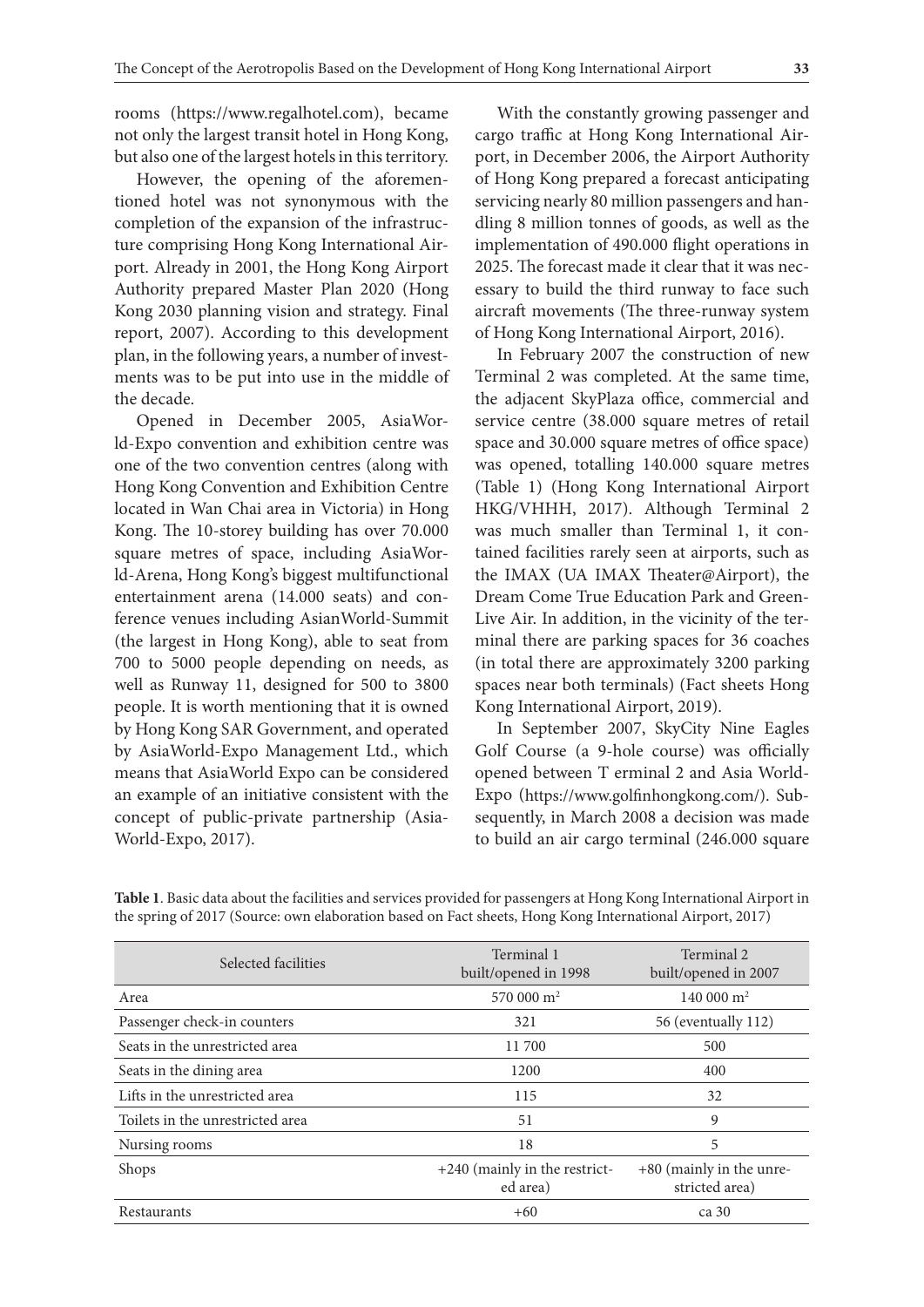metres of space). The investment commenced in the same year and was completed in mid-2013 (initially it was to be commissioned in 2011) (Hong Kong International Airport HKG/ VHHH, 2017). The most important first tier cargo handling facilities forming part of the cargo area of Hong Kong International Airport include Cathay Pacific Cargo Terminal, Hong Kong Air Cargo Terminals, Asia Airfreight Terminal and DHL Central Asia Hub and Air Mail Centre (Table 2). The cargo area of the airport also accommodates Airport Freight Forwarding Centre (area of 6 ha, including 133.000 square metres of storage space) and Tradeport Logistic Centre (area of 1.4 ha, storage area of 31,000 square metres), which are administered by Airport Freight Forwarding Centre Ltd. and Tradeport Hong Kong Ltd. In addition to the storage of goods, these companies (called second tier cargo handling facilities) provide storage space for other companies, deal with customs services and various logistics services (Air cargo, Hong Kong International Airport, 2019).

**Table 2**. The main cargo handling facilities at Hong Kong International Airport in the spring of 2019 (Source: elaboration based on Air cargo, Hong Kong International Airport, 2019)

| Name                             | Operator                                | Area<br>(ha) | Capacity                                     | Cost of<br>investment<br>$(HK\$ |
|----------------------------------|-----------------------------------------|--------------|----------------------------------------------|---------------------------------|
| Asia Airfreight Terminal         | Asia Airfreight Terminal Co.<br>Ltd.    | 8            | 1.5 mln tonnes/year                          | 2.5 billion                     |
| DHL Central Asia Hub             | DHL Aviation (Hong Kong)<br>Ltd.        | 3.5          | 35 000 parcels/hour<br>40 000 documents/hour | 1.6 billion                     |
| Hong Kong Air Cargo<br>Terminals | Hong Kong Air Cargo Ter-<br>minals Ltd. | 17           | 2.6 mln tonnes/year                          | 8 billion                       |
| Cathay Pacific Cargo<br>Terminal | Cathay Pacific Services Ltd.            | 11           | 2.6 mln tonnes/year                          | 5.9 billion                     |
| Air Mail Centre                  | Hong Kong Post                          | 2            | 700 000 packages/day                         | S                               |
|                                  |                                         |              |                                              |                                 |

In July 2008, the airport authorities had begun to prepare a development plan of the area towards 2030 (Master Plan 2030 Study), which was sent for consultation in June 2011. It contained two variants. The first provided for a thorough modernization of the existing runways and terminals. The second option provided for the construction of a new runway and new passenger and cargo terminals as well as their accompanying facilities. For this purpose, however, it was necessary to drain 650 hectares of the sea on the north side of the current airport. In the course of public consultations with the participation of experts, the second option was given more voices, thus in December 2011 the concept of airport development consisting in draining the sea and building a completely new infrastructure was presented to the Hong Kong authorities (The three-runway system of Hong Kong International Airport, 2016).

Also in 2008 the construction of a 7-storey Airport World Trade Centre office building was completed (Airport World Trade Centre, 2017), and a new 5-star hotel opened in December in

the immediate vicinity of Asia World-Expo, SkyPier and SkyCity Nine Eagle Golf Course. It is called the Hong Kong Skycity Marriott Hotel and offers 658 rooms, 5 restaurants, 14 conference rooms and extensive sports and recreation facilities (https://www.marriott.com/hotels/ travel/hkgap-hong-kong-skycity-marriott-hotel). In January 2010, a ferry pier connecting Hong Kong International Airport with Mainland China and Macau was opened, marking the completion of activities consisting in the extension of the multifunctional infrastructure close to the airport. SkyPier complex consists of two parts including a ferry terminal and SkyPier border crossing, as well as new North Satellite Concourse aircraft terminal, which can simultaneously serve 10 narrow-body passenger aircraft (http://www.hongkongairport.com/ eng/media/press-releases/). SkyPier opening meant full completion of the investment called Hong Kong SkyCity, including (a) AsiaWorld-Expo (along with Airport World Trade Centre), (b) Terminal 2 (along with SkyPlaza) and (c) SkyPier (along with the Hong Kong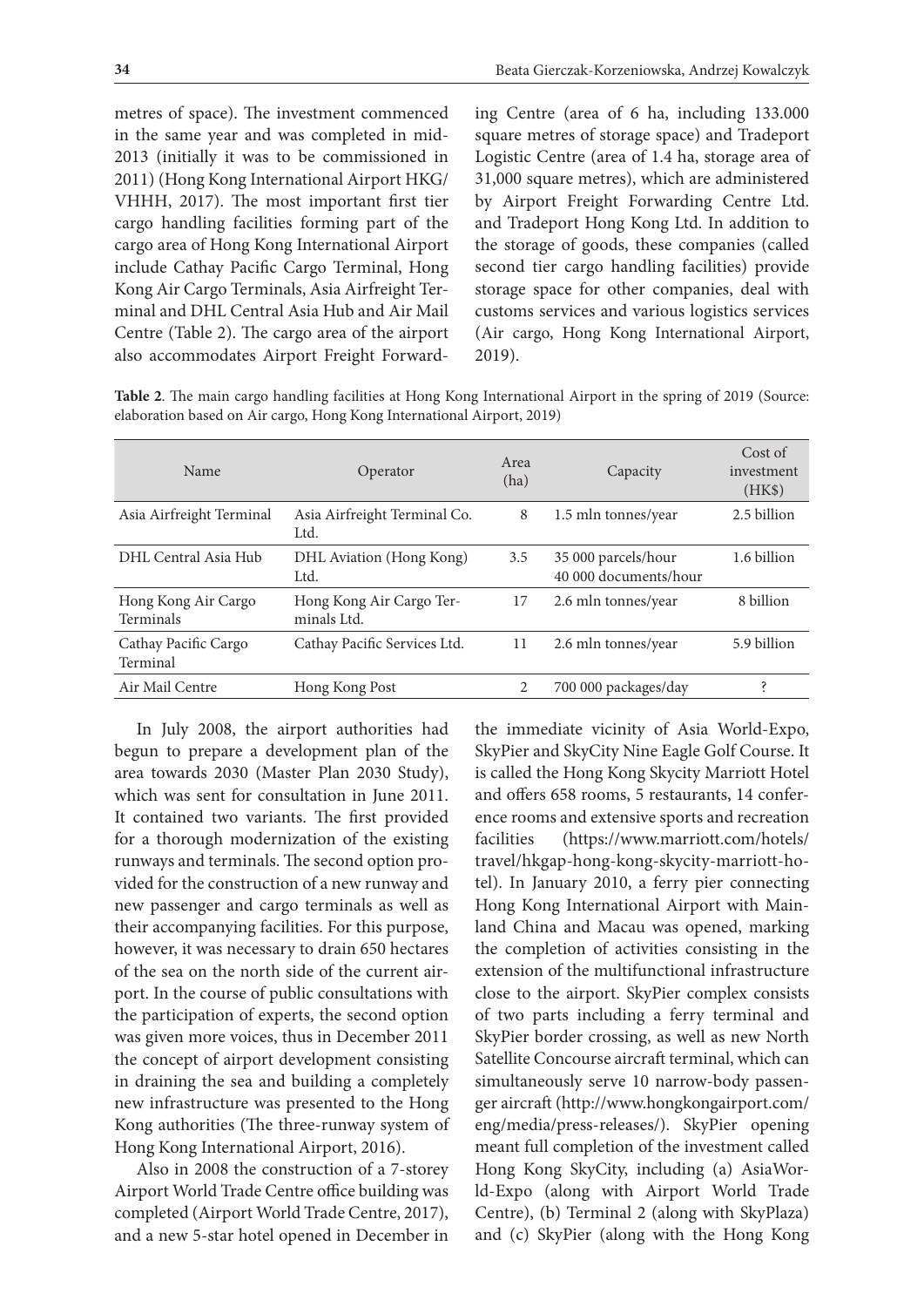Skycity Marriott) (Hong Kong SkyCity, 2017). Referring Hong Kong SkyCity project to urban concepts related to planning and operation of major airports and their surroundings, it can be concluded that it was consistent with the assumptions of the idea of the airport city, the more that those facilities were created on the initiative and belonged to the Airport Authority Hong Kong.

After an environmental impact assessment (EIA) which had taken place between 2012 and 2014, in March 2015, Hong Kong government decided to start preparatory work related to the expansion of Hong Kong International Airport. One of the first steps was the introduction of an additional fee (for each passenger) included in the airport charge to cover part of the costs (18%, The three-runway system of Hong Kong International Airport, 2016) related to the construction of a new runway and its accompanying infrastructure (The three-runway system of Hong Kong International Airport, 2016). It should be noted that although most of the investments to expand Hong Kong International Airport are to relate to reclaimed areas, part of the work is to concern some areas of the existing airport, because the new runway is to be created between the current runway and existing taxiways, i.e. in the vicinity of the existing runways (07L / 25R, or North Runway) (Background brief on issues relating to the

development of three-runway system at the Hong Kong International Airport*,* 2015)

According to the calculations, the costs of the investment itself will amount at HK\$ 114.1 bn (the total value, including project work, was estimated at HK\$ 141.5 bn), while HK\$ 47.3 bn (41.5%) is the cost of drainage of the area adjacent to the airport, HK\$ 21.2 billion (18.5%) covers the construction of the runway and, among others, taxiways, and HK\$ 15.4 billion (13.4%) is to cover the erection of new and extension of the existing passenger facilities (The three-runway system of Hong Kong International Airport, 2016).

The new passenger terminal will encompass 283.000 square meters of floor area and simultaneously handle 57 aircraft. It has a high-speed rail link (2.4 km long) with Terminal 2, completed in 2007, which is to be expanded (The three-runway system of Hong Kong International Airport, 2016).

At the end of April 2016, the Hong Kong authorities adopted the first version of the plan for land reclamation near the existing airport (Chek Lap Kok Outline Zoning Plan) (Fig. 2) (Background brief on issues relating to the development of three-runway system at the Hong Kong International Airport*,* 2016), which was tantamount to the start of preparation for engineering works on reclamation for the new investment.



**Figure 2**. Hong Kong International Airport expansion plan as agreed in 2016 (Source: A. Kowalczyk's own elaboration)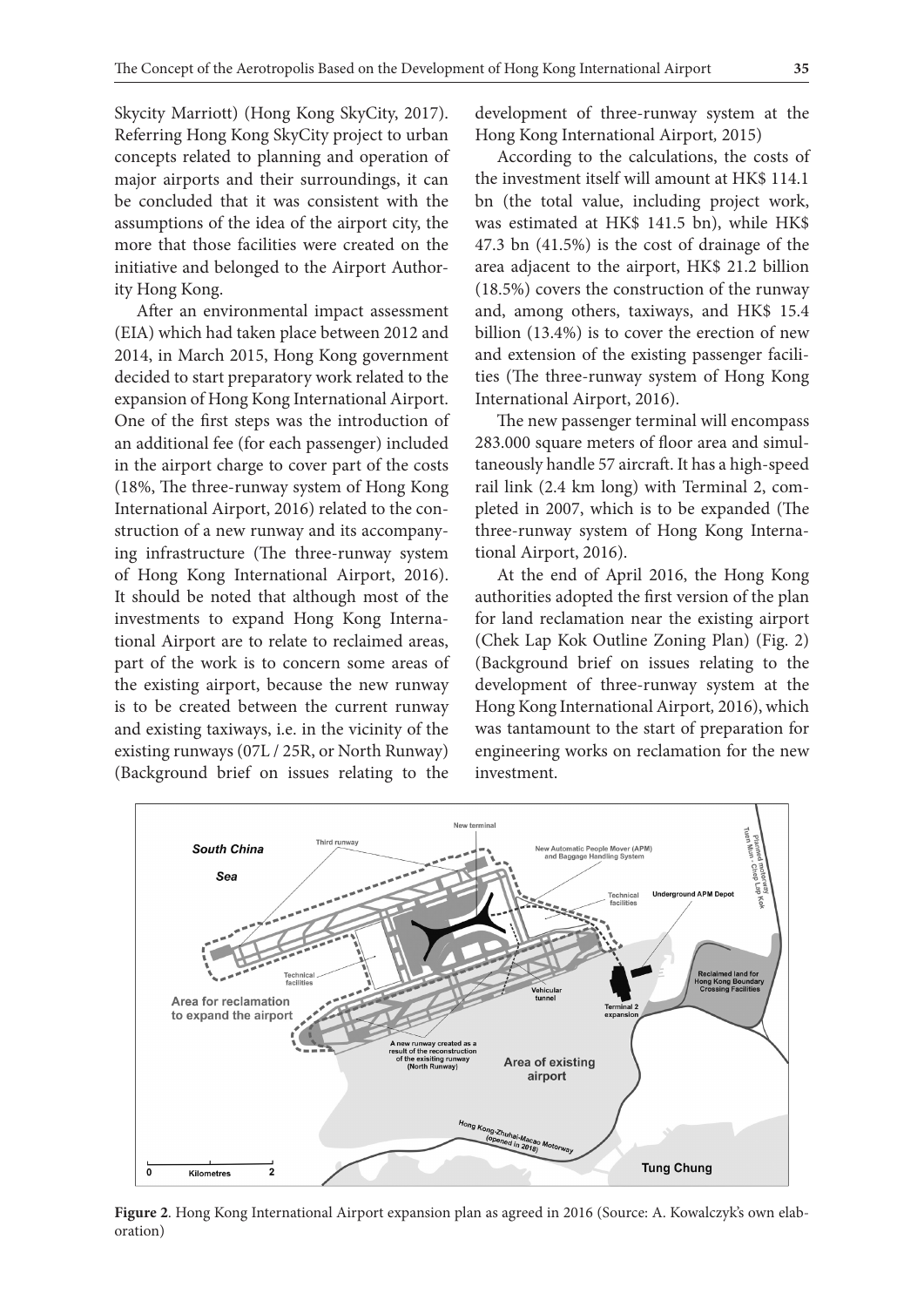Reflecting on Hong Kong International Airport, it should be mentioned that in 2018 Hong Kong International Airport employed 73.000 people (Fact sheets, Hong Kong International

#### **4. Conclusions**

It seems that the described example of changes taking place in the surroundings (and in the spatial and socio-economic sense) of new Hong Kong International Airport fully meets the assumptions underlying the concept of the aerotropolis. It comes as no surprise, because J. Kasarda, who developed the model, evokes Hong Kong International Airport and Lantau Island in his publications. The example of

Airport, 2019), which meant that it was the largest employer on Lantau Island and one of the largest in Hong Kong (Fig. 3).

Hong Kong fully confirms the validity of the idea of the airport city. In a relatively short period of time, in the vicinity of the international airport, facilities were created existing not only in close relationship with Hong Kong International Airport, but located in the territory administered by the airport authorities and, in most cases, belong to the Airport Authority Hong Kong (Fig. 3).



**Figure 3**. The development of Hong Kong International Airport and the emergence of an urbanized zone in the northern part of Lantau Island as defined by the concept of the airport city and aerotropolis (Source: A. Kowalczyk's own elaboration)

However, in relation to the case of Hong Kong International Airport and the changes taking place on the northern coast of Lantau Island, the assumption that they meet the conditions outlined by J. Kasarda may not be so obvious. At least now, because the airport still dominates over other components of Lantau's territorial and social system. However, it

should be assumed that after the completion of the investment plans included in Tung Chung New Town Extension Study, the newly created city, although still closely related to the airport, will operate increasingly in areas unrelated to air transport and ground transport (in 2019 in Tung Chung were headquarters of Hong Kong Airlines, HK Express and Metrojet Ltd.). This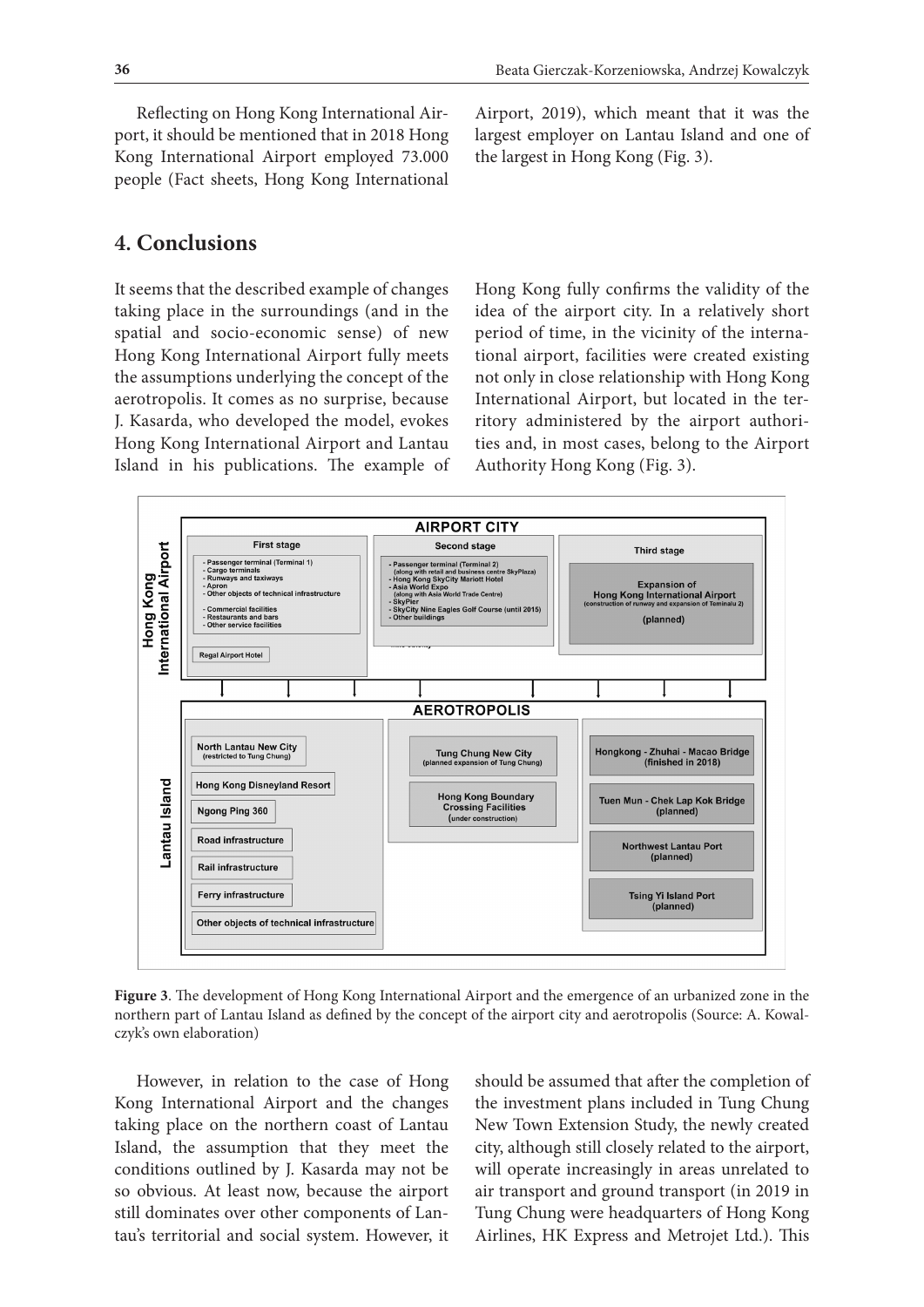may be supported by the implementation of plans for the construction of new seaports in the nearby Tai O and Tsing Yi Island. In both cases, they will be located near Tung Chung (6–8 km southwest and 10–15 km northeast), so it can be assumed that their role in the functioning of the city will be as significant as the one of Hong Kong International Airport. The role of Tung Chung (with 45.000 inhabitants in 2019, Population of Cities in Hong Kong, 20197 ) may also increase due to the ongoing construction of a transportation hub called Hong Kong Boundary Crossing Facilities. Although it is located in the immediate vicinity of the airport, it will also have a separate road connection with the eastern part of Tung Chung.

Concluding the considerations and referring to various theories to suit the description of the phenomenon of Hong Kong International Airport and its emerging aerotropolis, it is worth remembering the economic base concept. When Hong Kong is seen as a relatively autonomous territorial and social system (supported, among others, by its specific legal, administrative and economic status within the People's Republic of China), the aerotropolis on Lantau Island plays both endogenous (relative to Hong Kong) and exogenous role (relative to the rest of China and the world). It is difficult to establish which features will decide the future of the 'new town' on the north coast of Lantau. To date, Hong Kong has successfully demonstrated and used its separateness from the rest of China. However, the rapid development of Shanghai, Beijing, and above all, Guangzhou metropolitan area (relatively close to Hong Kong) could marginalise Hong Kong, along with Hong Kong International Airport and the future city of Tung Chung New Town (probably this name will disappear with time). Hong Kong authorities (with the support of the government of the People's Republic of China) created a development program toward 2030, but what will happen later is difficult to predict. The answer to the question of whether the airport city in the north of Lantau will survive or will transform into an aerotropolis in unknown.

#### **References**

- Beck J.P., Reeves C.E., de Leeuw F.A.A.M., Penkett S.A., 1992. The effect of aircraft emissions on tropospheric ozone in the northern hemisphere. Atmospheric Environment 26 A, 17–29.
- Brasseur G.P., Cox R.A., Hauglustaine D., Isaksen I., Lelieveld J., Lister D.H., Sausen R., Schumann U., Wahner A., Wiesen P., 1998. European scientific assessment of the atmospheric effects of aircraft emissions. Atmospheric Environment 32(13), 2329-2418.
- Chung J.Y., Whang T., 2011. The Impact of Low-cost Carriers on Korean Island Tourism. Journal of Transport Geography 19(6), 1335-1340.
- DeSantis N., 1939. Skyscraper Airport for City of Tomorrow. Popular Science, November, 70-71. Available from: http://blog.modernmechanix.com (Date of access: 10 05 2017).
- DiNardo K., 2013. South Korea's aerotropolis blueprint is no flight of fancy. Washington Post available at The Guardian, Available from: http://www.theguardian.com/world/2013/jan/ 15/songdo-south-korea-aerotropolis (Date of access: 07.02.2014).
- Gudmundsson H., Höjer M., 1996. Sustainable development principles and their implications for transport. Ecological Economics 19(3), 269–282.
- Hanningan J., 1998. Fantasy City. Pleasure and Profit in the Postmodern Metropolis. Routledge, London.
- Jones A.E., Law K.S., Pyle J.A., 1996. Subsonic aircraft and ozone trends. Journal of Atmospheric Chemistry 23(1), 89–105.
- Kasarda J.D., 2000a. Aerotropolis: Airport-Driven Urban Development. ULI on the Future: Cities in the 21st Century. Washington, D.C.: Urban Land Institute.
- Kasarda J.D., 2000b. Logistics & the Rise of the Aerotropolis. Real Estate Issues 25(4), 43-48.

<sup>7</sup> According to census in 2016 on area of the North Lantau New Town lived 86,392 inhabitants (https://www. bycensus2016.gov.hk/en/bc-dp-newtown, Date of access: 12.04.2019).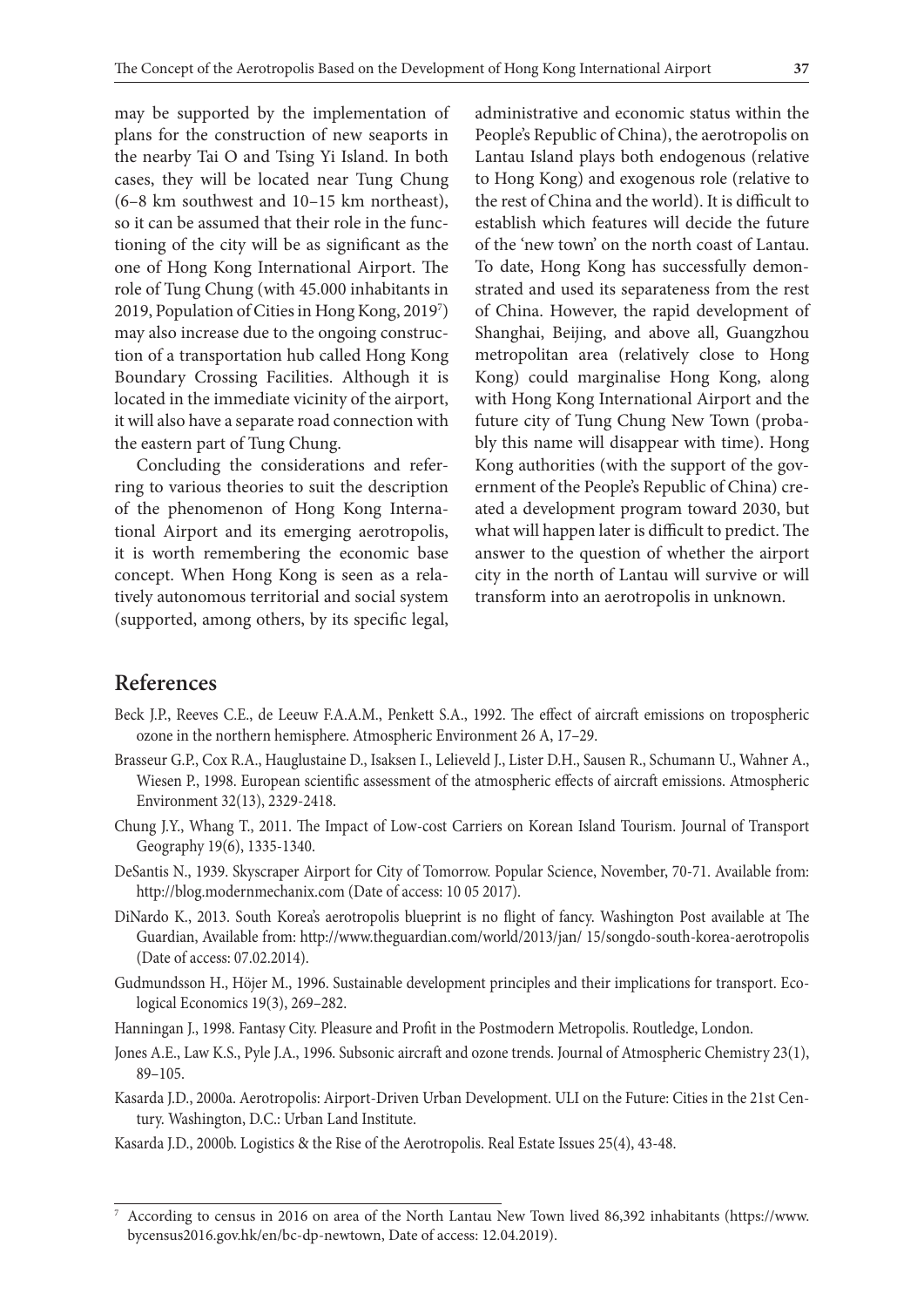- Kasarda J.D., 2010. Airport Cities and the Aerotropolis: The Way Forward. [In:] J.D. Kasarda (Ed.), Global Airport City Insight Media. London, 1-31.
- Kasarda J.D., Lindsay G., 2011. Aerotropolis: The Way We'll Live Next. Farrar, Straus, and Giroux.
- McKinley C., 1993. Airport Cities 21: The New global transport center of the 21st century, Conway Data, Inc., Atlanta.
- Rogerson C.M., Rogerson J.M., 2017. City tourism in South Africa: diversity and change. Tourism Review International 21(2), 193-211.
- Stangel M., 2014. Airport City Airport approximate area as an urban design issue. Helion, Gliwice [In Polish with English Abstract].
- Trzepacz P., 2010, Selected aspects of the airport environment relationship. Prace Geograficzne 123, 129-142 [In Polish with English Abstract].
- Turton B., 2004. Airlines and Tourism Development: the Case of Zimbabwe. [In:] Lumsdon L., Page S.J. (Ed.), Tourism and Transport: Issues and Agenda for the New Millenium. A volume in advances in Tourism Research. Elsevier, Amsterdam-San Diego-Oxford- London, 69-78.
- Unal A., Hu Y., Chang M.E., Odman M.T., Russell A.G., 2005. Airport related emissions and impacts on air quality: application to the Atlanta International Airport. Atmospheric Environment 39, 5787–5798.
- Upham P., 2001. A comparison of sustainability theory with UK and European airports policy and practice. Journal of Environmental Management 63(3), 237–248.
- Vedantham A., Oppenheimer M., 1998. Long-term scenarios for aviation: demand and emissions of  $CO<sup>2</sup>$  and NOx. Energy Policy 26(8), 625–641.
- Wong R., 2017. A technical and project review of the 10 airport core projects and their influence on current developments. Available from: http://www6.cityu.edu.hk/construction\_archive/major\_reference\_pdf.aspx?id=350 (Date of access: 10.05.2017).

#### **Internet sources**

- Airport Core Programme 2017. Available from: https://en.wikipedia.org/wiki/Airport\_Core\_Programme (Date of access: 10.05.2017).
- Airport World Trade Centre, 2017. Available from: http://www.primeoffice.com.hk/hong-kong-office/12284/airport-world-trade-centre (Date of access: 10.05.2017).
- Air cargo, Hong Kong International Airport 2019. Available from: https://www.hongkongairport.com/eng/business/about-the-airport/air-cargo/businesspartners.html (Date of access: 12.04.2019).
- AsiaWorld-Expo 2017. Available from: https://en.wikipedia.org/wiki/AsiaWorld-Expo (Date of access: 10.05.2017).
- Background brief on issues relating to the development of three-runway system at the Hong Kong International Airport, 2015. Available from: https://www.legco.gov.hk/yr16-17/english/hc/sub\_com/hs102/papers/ hs10220161205cb4-197-2-e.pdf (Date of access: 10.05.2017).
- Background brief on issues relating to the development of three-runway system at the Hong Kong International Airport, 2016. Available from: http://www.legco.gov.hk/yr1415/english/hc/sub\_com/hs101/papers/ hs10120151016cb4-1505-1-e.pdf (Date of access: 10.05.2017).
- Fact sheets, Hong Kong International Airport, 2019. Available from: https://www.hongkongairport.com/iwov-resources/file/the-airport/hkia-at-a-glance/factsfigures/HKIA\_FactSheet\_181220\_EN.pdf (Date of access: 12.04.2019).
- Fact sheets Hong Kong International Airport, 2017. Available from: https://www.hongkongairport.com/eng/ media/facts-figures/facts-sheets.html (Date of access: 10.05.2017).
- Hong Kong 2030 planning vision and strategy. Final report, October 2007, Development Bureau and the Planning Department, Hong Kong Special Administrative Region Government (Date of access: 12.04.2019).
- Hong Kong International Airport, 2017. Available from: https://en.wikipedia.org/wiki/Hong\_Kong\_International\_Airport (Date of access: 10.05.2017).
- Hong Kong International Airport HKG/VHHH, 2017. Available from: http://www.airport-technology.com/projects/cheklapkok\_new (Date of access: 10.05.2017).
- Hong Kong SkyCity, 2017. Available from: https://en.wikipedia.org/wiki/Hong\_Kong\_SkyCity (Date of access: 10.05.2017).